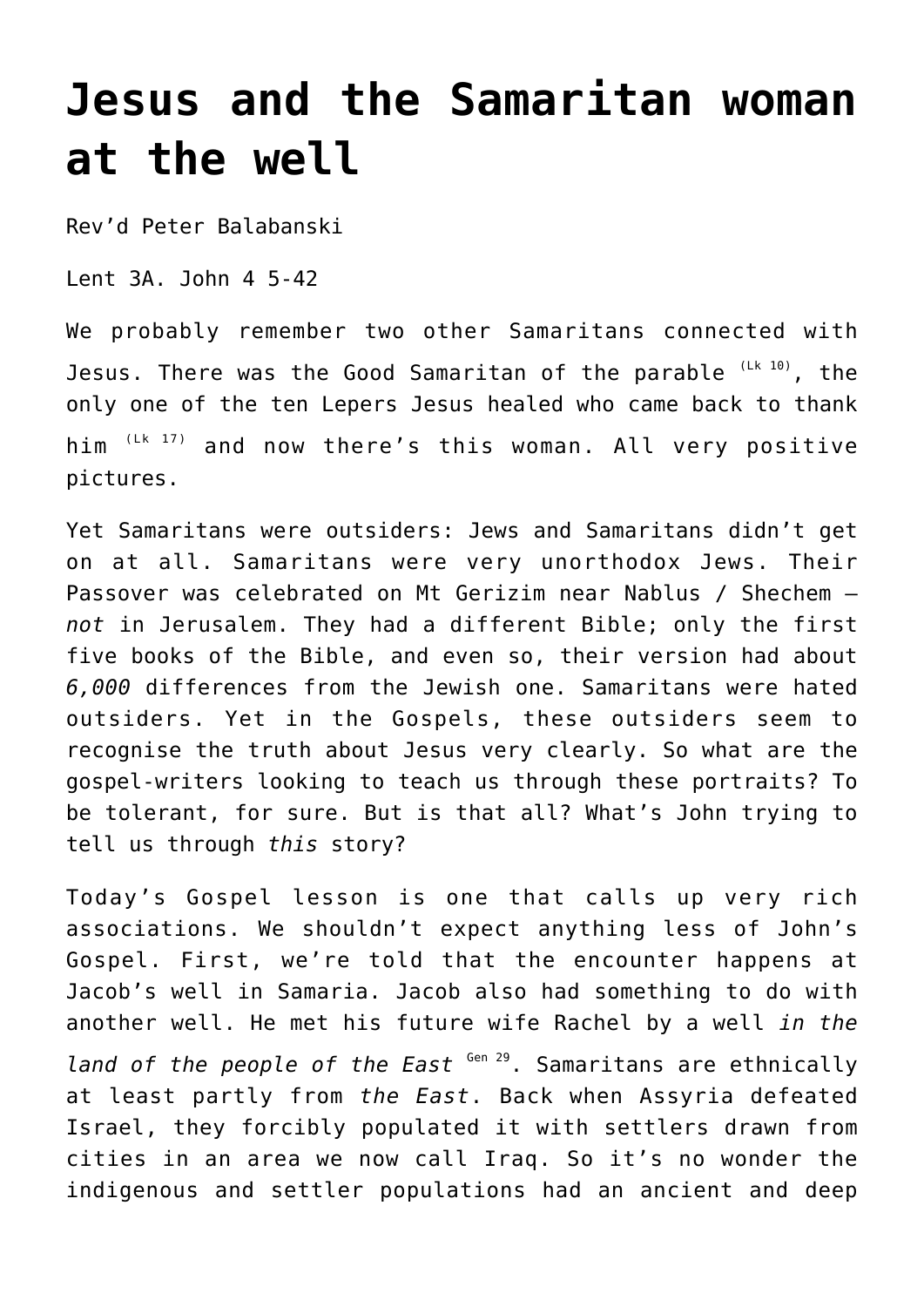hatred for each other. Samaria was effectively foreign soil for Jesus too.

So today's gospel presents us with Jesus, a lone Jewish man in a foreign land meeting a lone foreign woman at a well named for Jacob; the woman will also provide water from the well for this Jewish man to drink. Marriage will again be a major topic of conversation. And seasoned listeners will know that the earlier well in Jacob's story <sup>Gen 29</sup> had a large stone covering its mouth; a stone which had to be rolled away to provide the gathered flock with its life-giving water. John evokes that 'stone rolled away' image deliberately; John always has lots of irons in the fire.

We're told it was about noon. Do you remember last Sunday's encounter between Jesus and his visitor, Nicodemus? It was night time then. Today's story happens in broad daylight. Jesus isn't hiding his meeting with an outsider like Nicodemus did. Such a meeting would have caused great scandal among the  $J$ ews.  $($ Compare Jn 8.48 where they accuse Jesus of being a Samaritan and having a demon) T $\dagger$ certainly shocked his disciples!

So one focus of this story is Jesus's ministry among people considered to be 'outsiders' – another Samaritan story about tolerance. Jesus crosses borders in this story. He enters Samaria; he initiates a conversation with an unaccompanied Samaritan woman, and finally, he even accepts two days' hospitality from the Samaritan village. None of this was thinkable in decent Jewish society.

Jesus asks this woman for water. In today's Psalm 95, it's God who provides life-giving water. In today's story, this 'heretic' woman gives water to Jesus. Later, she will take the water of life – the good news of Jesus – to her village. By this stage in the gospel, her only equals as witnesses to Jesus are John the Baptist and Mary.

And another extraordinary thing; Jesus and this woman have a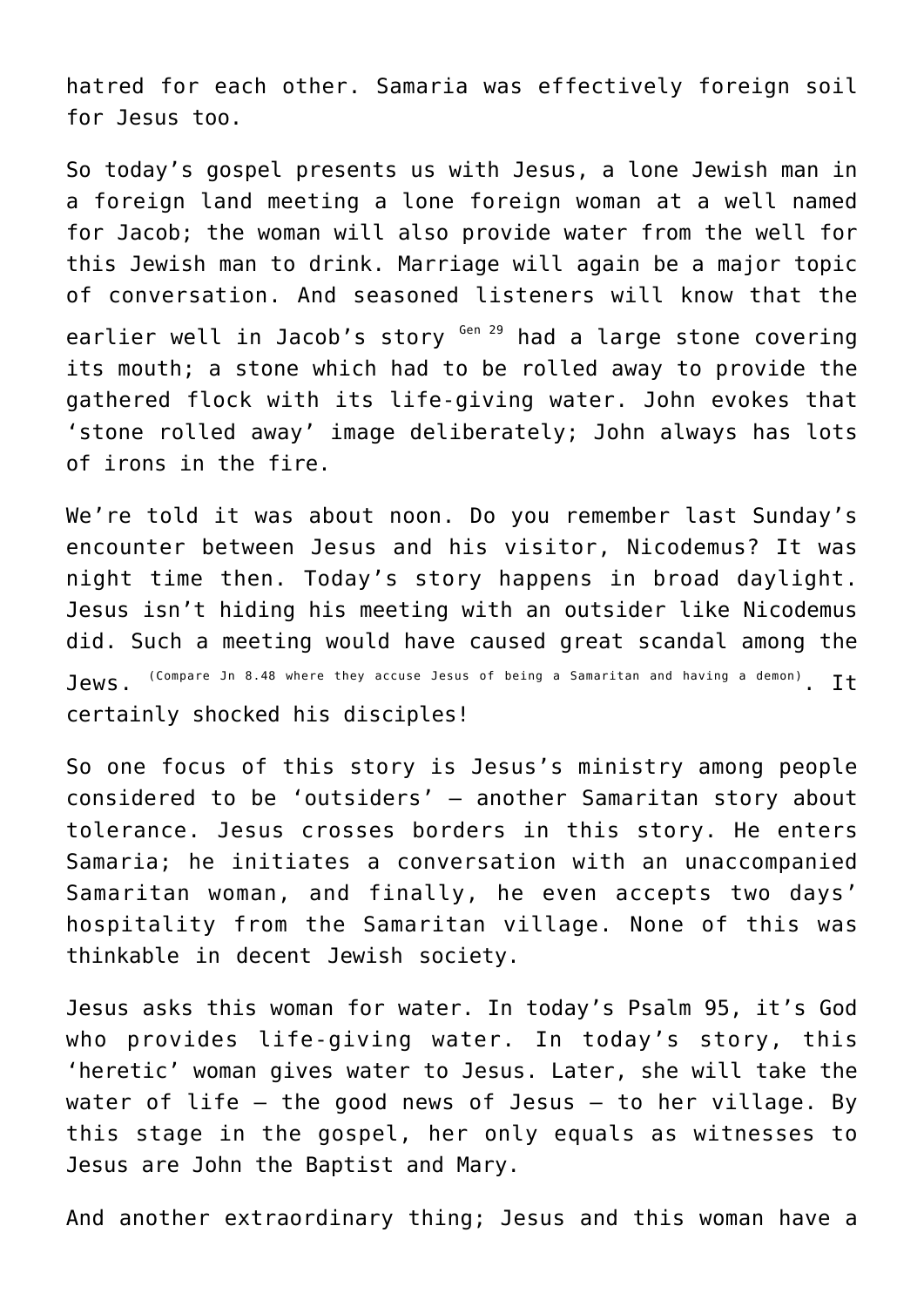serious theological discussion. She knows her traditions. She's waiting for the coming Messiah. In the synagogues, men and women sat separately. Here at the well, Jesus and this woman sit and speak together about the things of God. These are enormous changes.

And as a theologian, the Samaritan woman is no slouch. She misunderstands Jesus at first. But pretty well everyone in John's gospel looks rather amateurish when they first do theology with Jesus. This woman makes much faster progress than most. She starts from a position of scornful sounding doubt –

<sup>12</sup>**Are you greater than our ancestor Jacob, who gave us the well, and with his sons and his flocks drank from it?"**

Then she progresses to a partial understanding, but still confrontational –

19 …**Sir, I see that you are a prophet. <sup>20</sup>Our ancestors worshipped on this mountain, but you [Jews] say … people must worship … in Jerusalem.**

and next she moves on towards the truth –

25 … **I know that Messiah is coming (who is called Christ). When he comes, he will proclaim all things to us.**

Finally, once Jesus has identified himself, she rushes to her city to share the good news.

28 … **the woman left her water jar and went back to the city. She said to the people, 29 ' Come and see a man who told me everything I have ever done! He cannot be the Messiah, can he?'**

The really exciting thing about this story is that the most unexpected person can become the bearer of the greatest news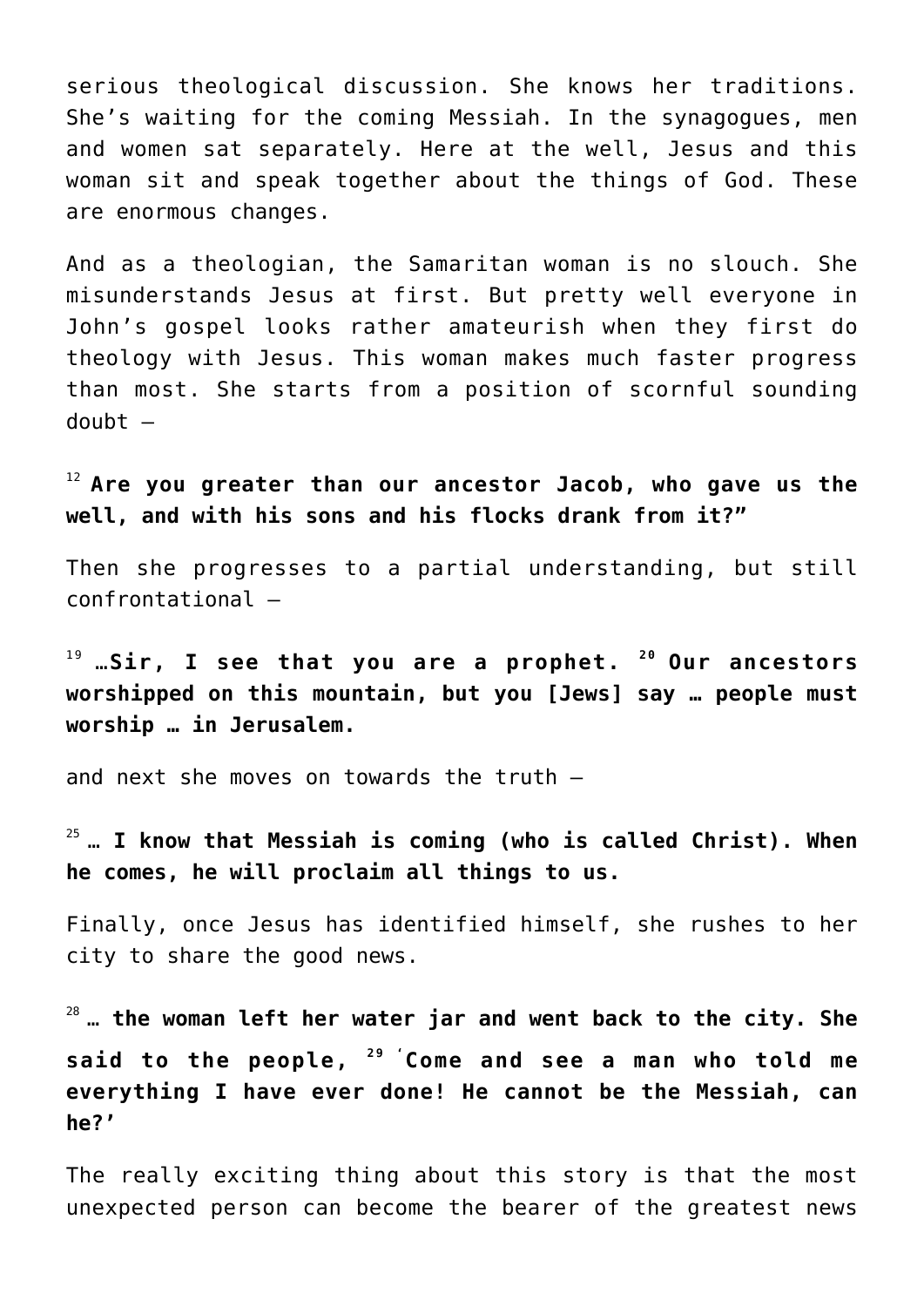of all  $-$  that the divine gift  $-$  living water; eternal life  $$ is something an outsider can bear for the world. Scripture always reminds us that *we're* all foreigners really. And yet Scripture also tells us that we outsiders can be the means by which people can discover what those Samaritans soon proclaimed: <sup>42</sup> *'we know that this is truly the Saviour of the world.***'**

The beginning is breaking down barriers – being open to laying aside our preconceptions and our certainties. As middle-ofthe-road Anglicans, those preconceptions and certainties tend to be about our faith being a private matter – something we don't discuss in polite society – and that mission is something that missionaries and missionary agencies do – not little old us. How does that attitude stack up with this story?

At the heart of our Lenten study series this year is the message of every-person mission; everybody joining in with the mission Jesus is doing. That's a mission agency – ABM – telling us that we are more than involved in mission; we are committed to mission. And any one of us might discover our mission.

Let's have a few moments of silence for that to sink in, then I'll lead us in an anonymous prayer.

## **Five-finger prayer**

This prayer can be a model for the children's prayers. Have them draw around one hand on a sheet of plain paper.Go over what each finger can represent when they pray:

**thumb** – friends and family

**index finger** – people who help you learn about God and Jesus

**middle finger** – leaders in our community and the world